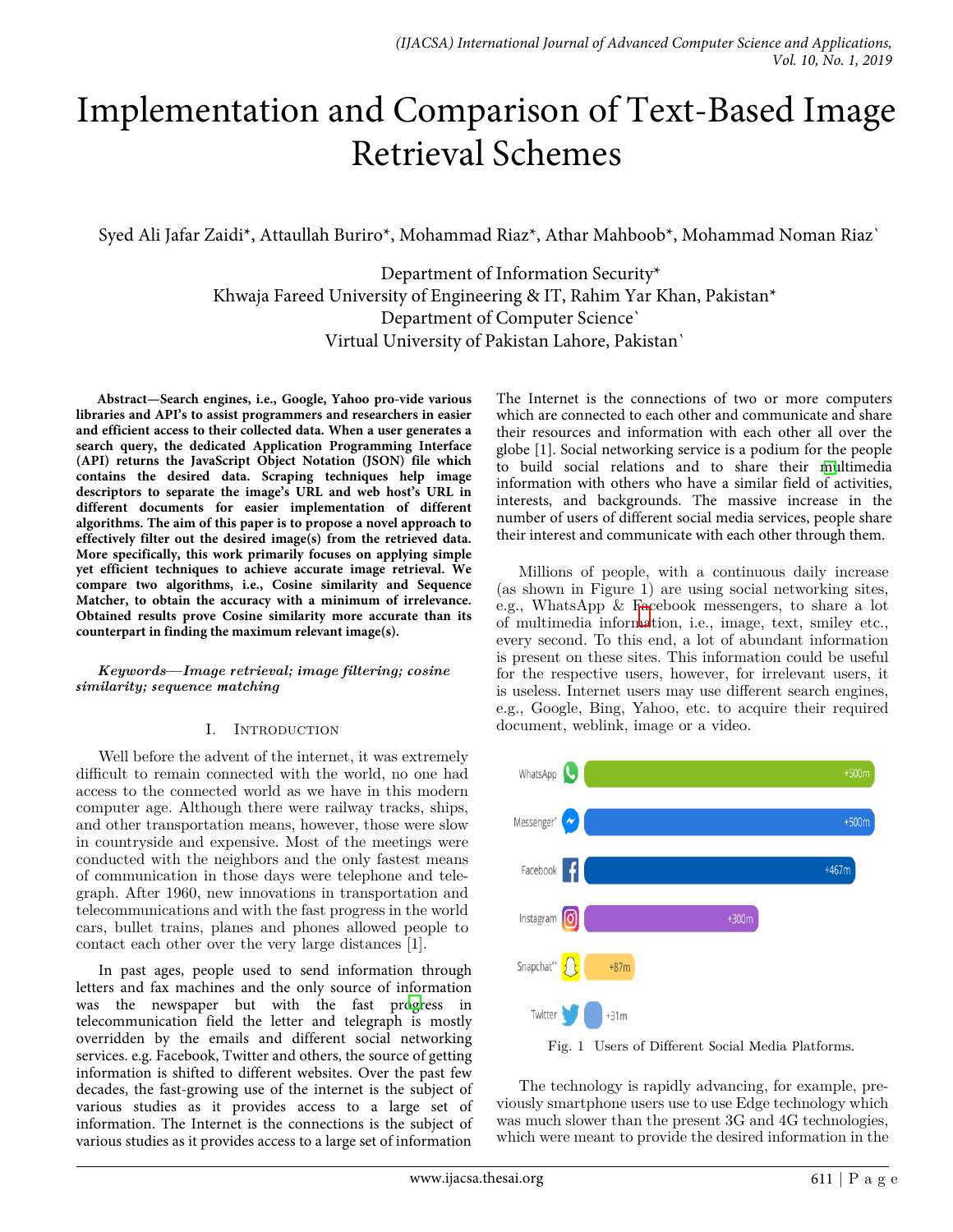quickest possible way. In some years, 5G is also going to be deployed worldwide. Due to the differences in bandwidth [\[2\]](#page-6-1), [\[3\]](#page-6-2), these advanced technologies, can connect users quickly to their beloved social sites and hence to their desired multimedia data. The country-wise estimated usage of social networking websites is shown in Figure [2](#page-1-0) which estimates that the use of these sites by the public is likely to increase during the period of five years (2017 -2022).

<span id="page-1-0"></span>

Fig. 2 Expected Increment of Internet usage in Different Coun-Tries of the World Between 2017-2022.

As shown in Figure [2,](#page-1-0) the data transaction is rapidly increasing day by day and during the next five years, the users of the internet will be increased by several million as of today. In multimedia communication, it is evident that the transaction of irrelevant data will also be increased which ultimately will overwhelm the computing devices as well the users. Hence, the filtering of relevant data in the context of the user is deemed essential. Keeping in view the latest techniques and Inspired by the new technologies and techniques of research and major issues of the knowledge domain, this paper highlights the addressed research problem and describes the research motivations and the major research objective. Additionally, in this work, we address the problem of fetching the most relevant image data using the text-based query. More technically, we address the problem of text-based image filtration problem in this work.

## II. Related Works

Presently, the two methods exist in order to solve the problem of information overloading, namely: Information Retrieval Technology (IRT) and Information Filtering Technology (IFT). These information retrieval techniques

were introduced by two search engine giants; Google and Yahoo, to facilitate the users in finding and fetching their desired data and information in accordance with their requirements. While searching for the desired data or information, the user has to provide a query in a detailed, precise and accurate form. If the presented query is either not accurate or precise, then this would ultimately generate unwanted results. Modern information retrieval techniques are being widely used in finding the most accurate and precise results in the minimum possible time [\[1\]](#page-6-0). The image retrieval community is presently focusing on two main information retrieval algorithms; namely, Collaborative Information Retrieval System (CFA) and Time Weight Algorithm (TWM). The CFA algorithm is considered as one of the most efficient and effective algorithms being used at present [\[19\]](#page-7-0). The CFA algorithm is based on the interests of the collaborative users which combines the results of users' interests and as a result, provides analysis at a certain point. Also, the CFA algorithm has the ability to filter out the undesired and complex impressions and ensures their subsequent settlement in real time. As far as the functionality of the TWN algorithm is concerned, it focuses on the interests of the user(s) that pertain to the finding and fetching of the desired data or information in real time. Besides ensuring this, the TWM algorithm also keeps the long-term interest of information filtering and helps in getting rid of overdue interests and, hence, saves considerable filtering time. Undoubtedly, the TWA algorithm favored over CFA or any other filtering technique or algorithm because it is considered more explicit and adaptable to user needs[16]. The most important aim of Information Retrieval (IR) model is to find out relevant knowledge-based information" or a document that fulfills the user needs. The square measure essential procedures associate IR help in demonstrating the representation of the archived information, the appreciation of the clients' information needs, and, hence, the examination of these two depictions. The client of the information recovery framework is not engaged with this procedure, and Ordering Method leads to a representation of the record [\[17\]](#page-7-1). Due to an explosive growth of online data repositories, individuals have gone astray within the web's info-thickets, infrequently waste abundant amount of time and money in finding out the desired and personalized data. Coping with such a pull, researchers from totally different areas have invented numerous tools. However, compared with recommended systems which automatically match the users' style supported by the historical behaviors according to the interest, these computer programmed tools are not personalized enough, and due to this inadequacy, they produce redundant results for all the users. Among several recommended systems, Collaborative Filtering (CF), is the most generally utilized in different fields, and as a result of its consecration of requiring no domain data, police investigation, Collaborative Filtering (CF), has attracted a lot of interest from each tutorial and trade field group during the last decade. Generally, there are two main kinds of CF: neighborhood and model-based approach. The essential plan of CF is that the recommendation in respect of the target user is created by predicting the preferences of uncollected items that support the neighbors. The neighbor may be a cluster of persons with similar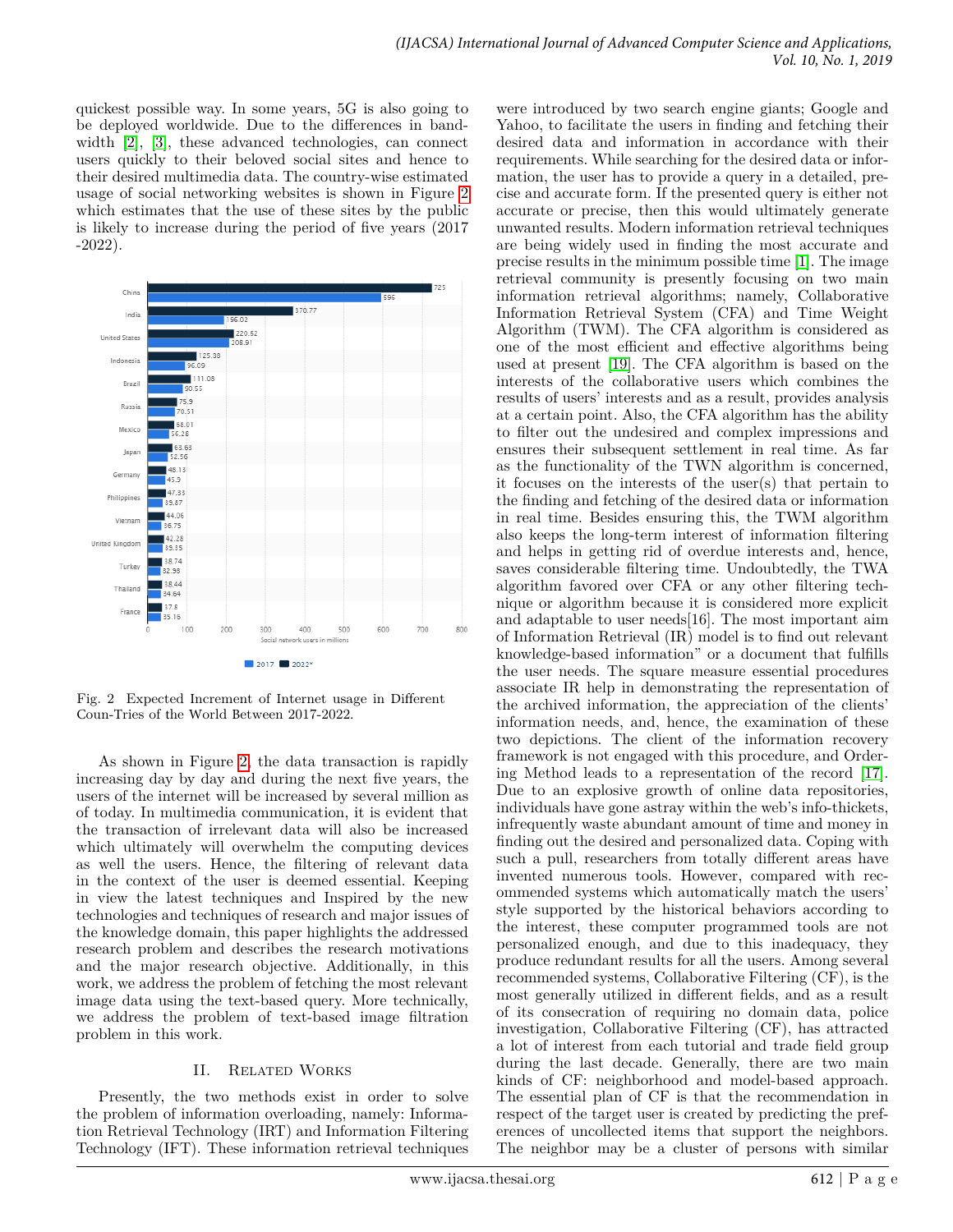interests. In particular, the competition of Netflix Prize (NP) has provoked totally different fields for researchers and computer scientists to propose numerous solutions to build corresponding recommended systems [\[18\]](#page-7-2).

During the formative days of information retrieval techniques, a user- based and item-based approaches were widely applied in the domain of information retrieval, like Amazon, Flicker, Yahoo, Instagram, Google and many more were the main users. In recent years, specialists belong to both academia and trade have witnessed a terrific performance of model-based approaches, particularly the Latent Factor Model (LFM) [\[18\]](#page-7-2). Since the typical representative technique, Latent Factor Model (LFM), encompasses most of the methods, a Matrix factorization (MF) provides another methodology to represent the association between users and things. In LFM, users and things each depicted within the same Latent Factor Space (LFS) and, as a result, the prediction is accomplished by directly evaluating the preferences of users for uncollected things. Some Medium Frequency ways are planned in CF as a result of the high potency in handling large-scale datasets. Those approaches tend to suit the user-item rating matrix with low-rank matrix factorization and apply it to form rating predictions. Medium Frequency is economical in coaching since it assumes only a couple of factors that influence preferences in user-item ratings [\[18\]](#page-7-2). Due to the success of Matrix Factorization (MF) within the Netflix Prize competition, the several excellent variants area units have been projected. An MF framework with social network regularization was delineating. It provides a general methodology for increasing recommended system by incorporating social network data. These two models not only exploited the cooperative effects in the knowledge domain but also conjointly took into consideration the order, due to which things may well be viewed by the users. In addition, besides the normal Collaborative frequency (CF) ways within the recommended system, they conjointly emerged several variant ways based on applied mathematics, physics with the advent of network science. Most of these ways are supporting the divided networks. A number of these ways ensure component innovation and proof themselves effective in raising not only accuracy but also diversity and novelty conjointly. The projected recommendation rule supported the Associate Intending Integrated Diffusion on user-item-tag three-party graphs and considerably improved accuracy, diversification, and novelty of recommendations [\[18\]](#page-7-2).

## III. PROBLEM FORMULATION & SOLUTION

In this section, we define the problem and our approach we apply for solving it.

## *A. Problem Statement*

This study focuses on the problem of accurate, effective, and relevant image(s) retrieval which ensure accurate, precise, and quick results to facilitate the user.

## *B. Approach*

In this study, we retrieve images from the internet using Bing API by applying a text-based search query. Bing API is a very useful tool to fetch images from the server. This API also returns the results in the forms of JSON file, we further process the collected results to fetch the text of the images. The retrieved images in most of the cases were not the desired ones, thus, we need to create a system to retrieve the most accurate images.

## IV. Information Retrieval and Information **FILTERING**

Internet users use search engines to search for their required information on the internet. These so-called search engines use different web crawling algorithms to manage and maintain the information in real time. When a user searches for something in the search engine, the engine tries to answer all the underlying matches of the query, but due to the presence of a large amount of data on different blogs, web links, and on the social media, the retrieved data might not be necessarily relevant.

In this technological age, the term information gathering refers to the "Information Retrieval (IR)". This process starts with the user's query for any search or retrieval. More specifically, an IR process can identify numerous objects and ranks them on the basis of their similarity (however their degree of relevancy may vary) as a result of a particular search query. Needless the say, this gathered information might not necessarily contain the users required content.

## *A. Image Retrieval*

Image retrieval process involves the searching, browsing and retrieving the image $(s)$  from the digital image databases. Image retrieval has been the most attractive and interesting task the users would do on the internet. It has been active both in the research and commercial domains since 1990. Different IR systems have been designed and implemented for research and commercial purposes at schools, digital libraries, hospitals, and biodiversity information systems. An IR system could be used to search images by the text, examples and/or any other search methods. Currently, the two frameworks, i.e., Textbased and Content-based, are being used to retrieve the images [\[1\]](#page-6-0), [\[4\]](#page-6-3). We explain below these two frameworks:

*1) Text Base Image Retrieval (TBIR):* Text-Based image retrieval system refers to the retrieval of images, through text as an input,e.g., keyword, etc. This textbased search may not be much use because of the chances of getting irrelevant results due to human errors, such as misspelling, unexpressed feeling, emotions, etc. As such this technique is considered as an old-fashioned technique and is not widely used anymore [\[5\]](#page-6-4). Each image has some text with respect to its name, caption or detail or web portal on social media as a description which is used to retrieve those image(s) [\[6\]](#page-6-5). The users' search of an image is decomposed, parallelly, in the form of attributes in the metadata of the search engine and finds out the appropriate matching of the input query. Then, it finds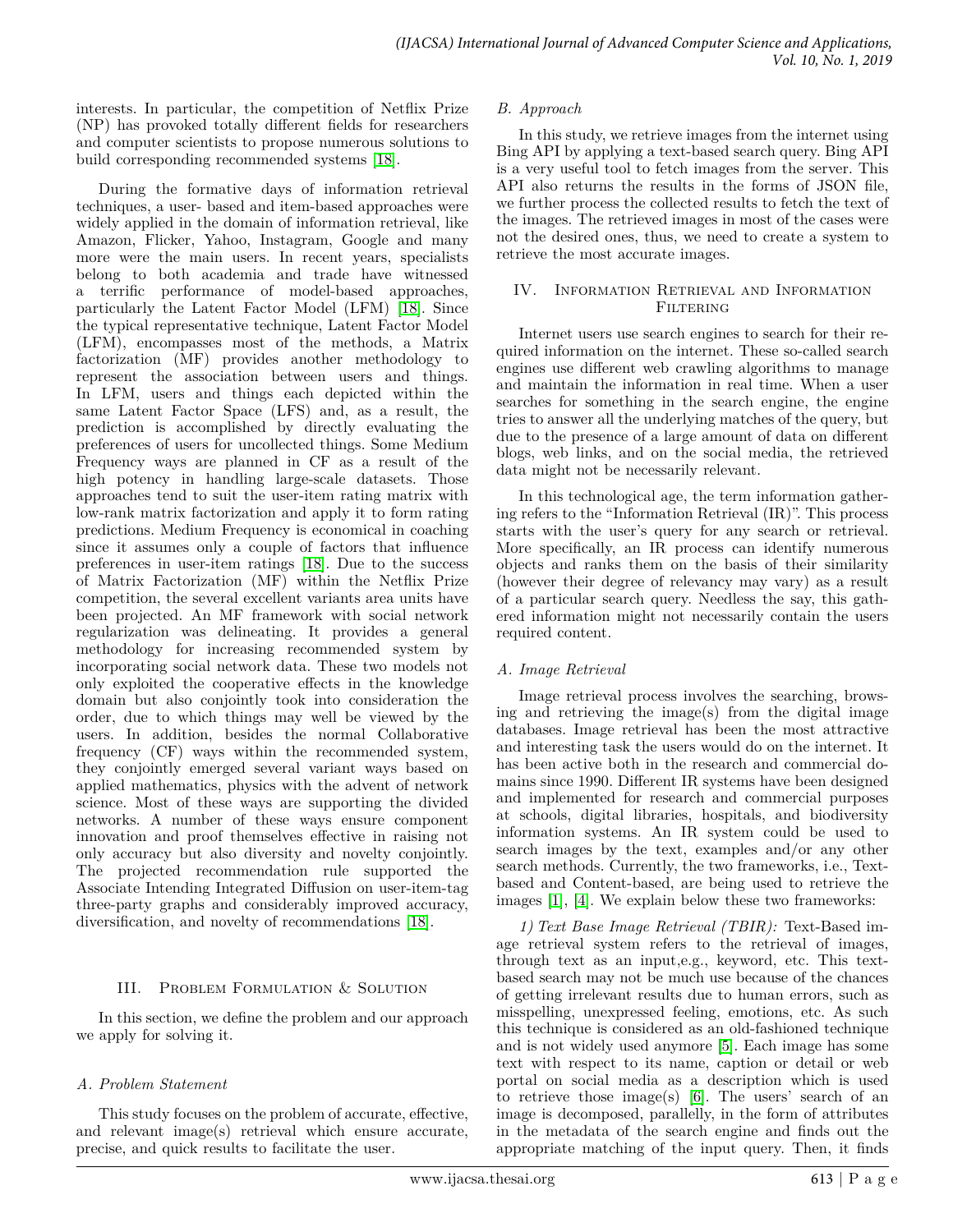all the images according to the attributes similarity and displays the results to the user.

*2) Content Based Image Retrieval (CBIR):* Content-Based Image Retrieval (CBIR) is one of the most active research topics over the past few decades. This is the system which refers to the retrieval of images on the bases of their visual context, such as color, text, shape, figure and image segmentation [\[7\]](#page-6-6). The static stable resemblance or remoteness roles are not often able to handle the CBIR, due to the difficulty of visual image depiction and the semantic breach challenge among the low-level visual abilities and high-level human awareness [\[8\]](#page-6-7). When the user gives the sample image to the IR system, the system converts that image into the feature vectors. Then the CBIR system extracts the features, e.g., colors, text, shape, etc., of the query and all the fetched similar images [\[9\]](#page-6-8), [\[10\]](#page-6-9). Later the similarity is computed by comparing the extracted features of the query image to the features of all the similar images found in the dataset. The system is depicted in Figure [3.](#page-3-0)

<span id="page-3-0"></span>

Fig. 3 Representation of Content base Image Retrieval.

## *B. Image Filtration*

Image filtration has been seen as the method of distribution of the relevant images from search engines. Different search engines have been used to retrieve the unfiltered images, as per the users' search, and make them more accurate and suitable as per the requirements of the user. Image filtration schemes use a lot of filters to find out the appropriateness of the found results, however, due to an overabundance of the data, sometimes the irrelevant images are also retrieved [\[7\]](#page-6-6). Image retrieval is performed after the image filtration process.

## V. DATA EXTRACTION TECHNIQUES

The demand for API is increasing rapidly as the world is getting aware of web and smartphone applications. Some web servers, i.e., Google, Bing, Yahoo, etc., are providing Open API services to the developers. We use the Python programming language as Server-end language to collect the data. Bing API, when called, returns the results closely related to the user interest but in limited numbers, meaning that Bing Image Search returns only 35 images related to the user each query. To get access to the Bing API, it is necessary to get register with the Bing. It then provides an OCP-APIM-Subscription-Key, which is unique for every user [\[11\]](#page-6-10). After calling this API, Bing will return all the information about the images like the name of the image, the format of the image and the web-page from where the image is retrieved and the URL of the images

which is further used in the research to display the image in a web-browser.

## *A. Relevance Feedback*

In relevance feedback, the feedback from the user is recorded to check the relevancy of the retrieved image/information. The idea of relevance feedback is introduced to improve the final results of retrieval systems. It takes the initially returned images and asks users feedback about their relevancy to the query [\[14\]](#page-7-3).

## VI. Implementation & Discussion

When a user wants to search anything using the search engine, the user is returned with the results with the relevancy to the query. Relevancy of the query can be determined by different methods. Only Term Frequency  $(OTF)^1$  $(OTF)^1$  is not enough to find out the most relevant text of the picture because there are many stop words and other words that can decrease the relevancy of the most relevant text. The weight of the term using tf/idf model can be determined by the following equation:

$$
wi = t f i * \log \left[ \text{U+2061} \right] \binom{D}{df i}
$$
 (1)

Where  $tf_i$  is the number of occurrence of the term, in *i* documents, whereas the term *D* is the total numbers of documents and *dfi* is the term used for the total number of the documents which contain the term *i* [\[15\]](#page-7-4). Besides this technique, as it seems not appropriate or aligned enough, the aim of our study is to find out the relevancy of a text, we use the following techniques which could be more helpful to retrieve effective data. These techniques are:

A. Cosine Similarity Technique.

B. Sequence Matcher Technique.

We will first explain, in the following sections, the working of our chosen techniques and compare their performance, afterward. In this way, we would be able to find out a better algorithm which could fetch out the more relevant images confirmed with the obtained higher accuracy.

## *A. Cosine Similarity Techniques*

Cosine Similarity - a comparison technique based on the inner product space of two non-zero vectors measures the cosine of the angle between them. The range of cosine similarity is between -1 and 1 with 0 representing the string orthogonality (de-correlation), and intermediate values representing intermediate similarity or dissimilarity. For the text matching, the attribute vectors, A and B, are usually the term frequency vectors of the documents. In this study, as it deals with attributes of the images line by line, so we worked with attributes "not" with the documents and taking these attributes as documents. We can see the Cosine similarity as a way of normalizing the length of documentation. When we retrieve information,

<span id="page-3-1"></span><sup>1</sup>Term Frequency is the ratio of the occurrence of each word token to the occurrence of the all words in the document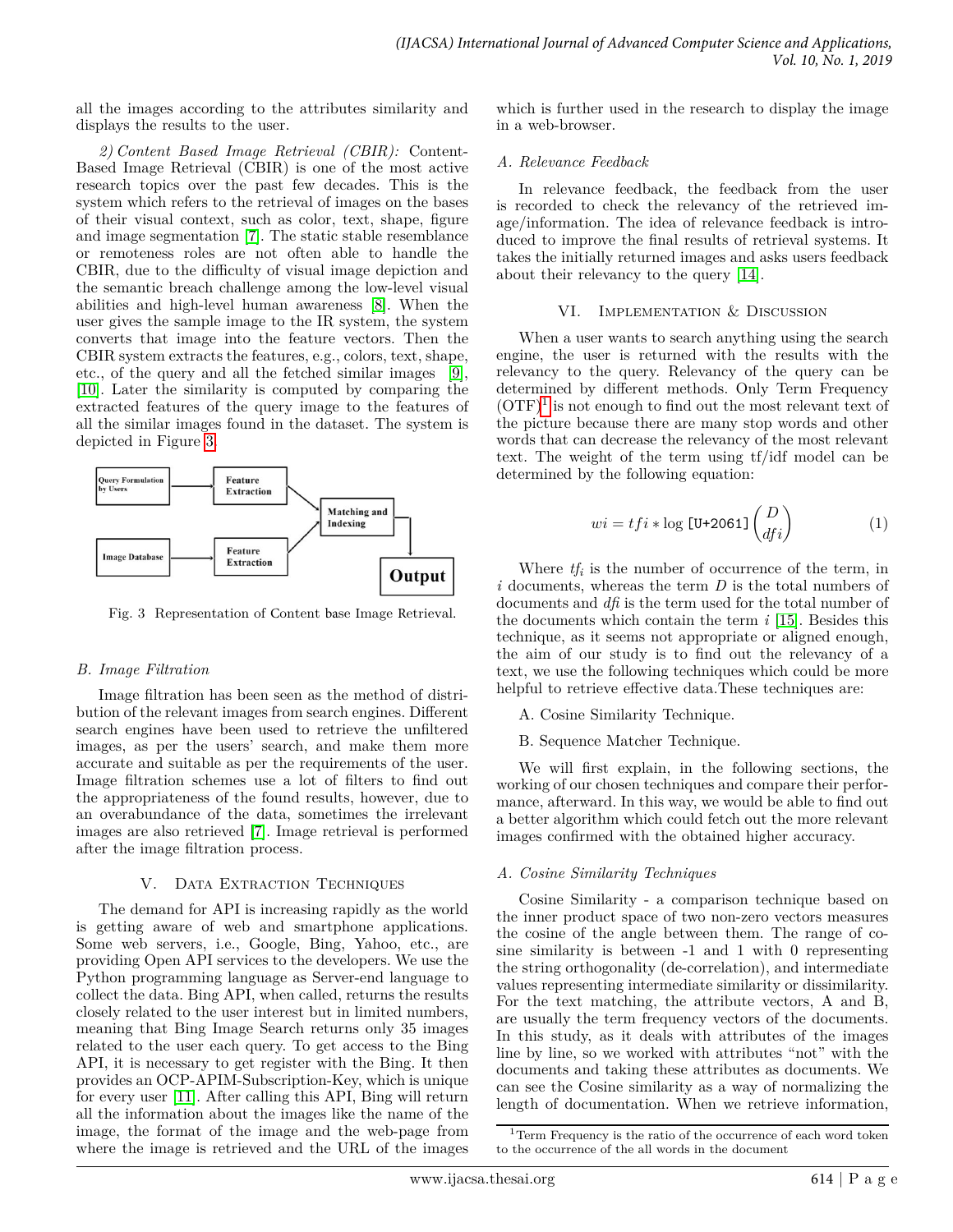the Cosine similarity between two documents will always be in between 0 to 1, since the term frequencies  $(tf_i$ *df* weights) cannot be negative. The term frequencies of vectors will always be not less than 90°. In the data mining, this technique is used to find out the cohesion between the two attributes. Similarly, in this study, this technique is used to measure cohesion between the retrieved images and the queries given by the user and the attributes fetched [\[11\]](#page-6-10). One of the reasons to use cosine similarity technique is its effectiveness and easier implementation.

Euclidean dot product formula is used to calculate the cosine of two non-zero vectors<sup>[2](#page-4-0)</sup>.

$$
\mathbf{A} \cdot \mathbf{B} = \|\mathbf{A}\| \|\mathbf{B}\| \cos \theta \tag{2}
$$

<span id="page-4-1"></span>
$$
\text{similarity} = \cos(\theta) = \frac{\mathbf{A} \cdot \mathbf{B}}{\|\mathbf{A}\| \|\mathbf{B}\|} = \frac{\sum_{i=1}^{n} A_i B_i}{\sqrt{\sum_{i=1}^{n} A_i^2} \sqrt{\sum_{i=1}^{n} B_i^2}}
$$
(3)

where  $A_i$  and  $B_i$  are the components of of vector  $A$  and *B* respectively.

The range of the results will be from -1 to 1 in this perspective. If the value of the result is exactly 1, it means that the string is exactly the same and if the value is -1 then it means that the string is exactly the opposite [\[11\]](#page-6-10). The conclusion is that if the results are closer to 1 the string will be more closely related to them and if the value is closer to 0 means the de-correlation between the strings.

*1) Implementation of Cosine Similarity:* As discussed earlier, the Cosine similarity technique finds out the similarity of two non-zero vectors. As this study focuses on the text, we need to convert the text into vector first. The example of converting the text into the vector and computing the similarity between two non-zero vectors is illustrated using an example below:

For example, we need to compute the similarity of the two sentences given below:

1. Pakistan is my homeland and I love my country.

2. My country name is Pakistan this is beautiful country.

Now, to compute the similarity between these two sentences, we begin to make the list of both texts by ignoring the order. The rehashed sentences would be like:

Pakistan is my homeland and I love country name this beautiful.

Now we will find the term frequency of each word from both strings.

We are interested in two vectors rather than the words themselves. For example, there is only one instance of

<span id="page-4-0"></span><sup>2</sup>www.wikipedia.com

| TABLE I Words Frequency Comparison in Strings to |  |  |  |
|--------------------------------------------------|--|--|--|
| Find Out Cosine Similarity                       |  |  |  |

|             | <b>Terms</b>               | Frequency of A | Frequency of B |
|-------------|----------------------------|----------------|----------------|
|             | Pakistan                   |                |                |
| $^{\circ}2$ | ls                         |                | 2              |
| 3           | My                         | $\overline{2}$ |                |
| 4           | Homeland                   |                |                |
| 5           | And                        |                |                |
| 6           |                            |                |                |
|             | Love                       |                |                |
| 8           | Country                    |                | $\mathcal{D}$  |
| 19          | This                       |                |                |
| 10          | Name                       |                |                |
|             | $\operatorname{Beautiful}$ |                |                |

TABLE II Comparison between two Strings using Sequence Matcher

|  |  |  | $S_{-}$ |  |  |  |
|--|--|--|---------|--|--|--|
|  |  |  |         |  |  |  |

Pakistan in both vectors. So, we have to decide how closer these two texts are by computing one function on those two vectors.

From Table I the extracted frequency of each word from both vectors are written below:

A: [1, 1, 2, 1, 1, 1, 1, 1, 0, 0, 0]

B: [1, 1, 2, 0, 0, 0, 0, 2, 1, 1, 1]

By using equations [3,](#page-4-1) the computed value of Cosine angle between the two vectors is 0.4181. So, this value indicates that that both texts are not completely related to each other, however, there exists some relevancy between them.

## *B. Sequence Matching Technique:*

Sequence Matcher is basically a class of *difflib* module used in Python language. With the help of this sequence matcher class it is very easy to find out the comparing sequence matcher using Ratcliff/Obershelp algorithm [] to find out the sequence of the text and the relevancy, which can be computed with the help of that sequence [12]. Ratcliff/Obershelp algorithm uses the following formula for sequence matching:

$$
D_{\rm r}o = (2 * k_{\rm m})/(|S_1| + |S_2|)
$$
 (4)

In this formula,  $k_m$  represents the number of matching characters in sequence, whereas  $|S \ 1|$  and  $|S \ 2|$  indicates the length of the corresponding strings. The longest substring that is common in  $S_1$  an  $S_2$  is called "Anchor". The left and the right part of the string must be analyzed again because it has now become a new string and this process is repeated until all the characters of  $S_1$  and  $S_2$ get analyzed [\[13\]](#page-6-11).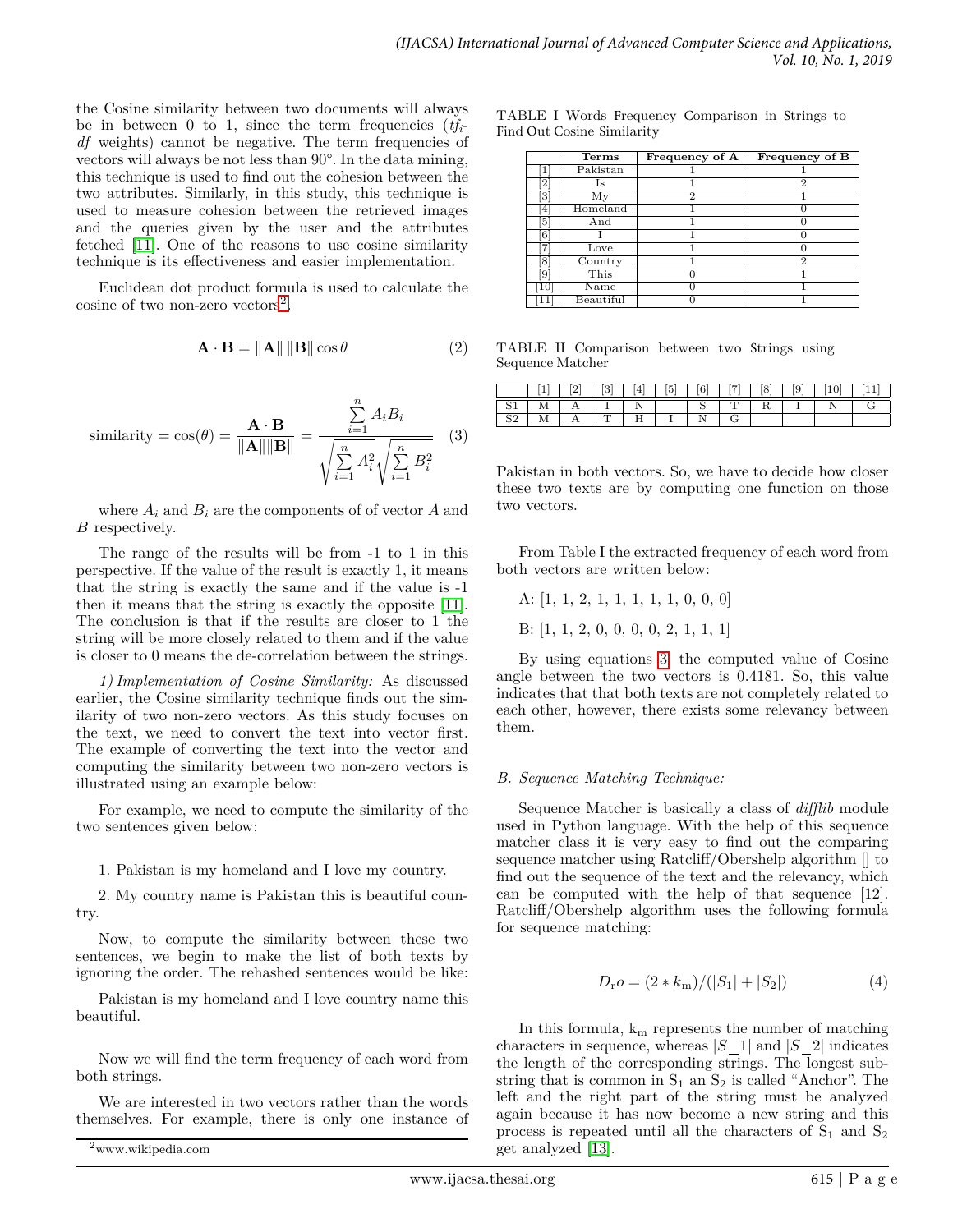*1) Implementation of Sequence Matcher::* To find out the relevancy between two strings let's consider the two strings (see Table II) *Main String* and *Matching*. The length of the string  $S_1$  is 11 whereas the length of string  $S_2$  is 8.

<span id="page-5-0"></span>TABLE III All Common Sequences in two Strings

|    |  | 14 I | ا سا<br>ΩΙ |  | U | $\overline{v}$ |  |
|----|--|------|------------|--|---|----------------|--|
| ັ  |  |      |            |  |   |                |  |
| ◡↩ |  | . .  |            |  |   |                |  |

In  $S_1$  and  $S_2$  the longest common substring between them is *ING* (see Table [III\)](#page-5-0), therefore it is an anchor, hence:

 $Km = |ING| = 3$ 

Now, there is only one new substring at the left side of the Km (anchor) of both strings and is no substring on the right side of the anchor. The longest possible common sequence between the two vectors now is MA (see Table [IV\)](#page-5-1). Hence, MA is the new Anchor. Hence, the value of km will be:

$$
Km = 3 + |MA|, \implies Km = 3 + 2 = 5 \tag{5}
$$

<span id="page-5-1"></span>TABLE IV All Common Sequences in two Strings

|     |  | 3 | $ 4 $   $ 5 $ | 6 | 8 | $ 9 $ |  |
|-----|--|---|---------------|---|---|-------|--|
|     |  |   |               |   |   |       |  |
| ⊿ י |  |   |               |   |   |       |  |

Now as we can see now the MA is the start of both strings  $S_1$  and  $S_1$  so there is no string on the left side of both strings. And on the right of MA there is no common sub string in both strings. So the value of Km will be 5 and it will not change. Now we have all the data needed to calculate the Ratcliff/Obershelp score.

$$
D_{\rm r}o = (2 * 5)/(11 + 8) \implies 10/19 = 0.5261
$$
 (6)

The resulting value shows that the two strings are not matched with each other, however, there exists a slight similarity between the two strings. If the resulting value would have been 0, means there was no similarity at all and a value of 1 would mean a perfect match.

## VII. RESULTS

## *A. Success Metric*

We preferred reporting our obtained results in terms of *Precision*. *Precision* refers to the closeness of two measurements with each other. More technically, it is the ratio of obtained relevant data to the retrieved data. Mathematically,

$$
Precision = \frac{relevant \ data}{retrieve \ data} \tag{7}
$$

## *B. Results*

We tested different queries and computed the results in terms of precision for obtained first 15 resulting values after several queries generated using Bing API and it returned 35 resulting values to the user. We explore the results obtained from Bing API and compare that using Cosine similarity and Sequence matcher techniques.

## *C. Discussion of Results*

In this section, we discuss and explain our obtained results. We report the precision computed on the returned results of Bing API and compare these obtained results with the results of our chosen techniques, i.e., Cosine similarity and Sequence Matcher. Figure [4](#page-6-12) summarize our results.

Obtained results, illustrated in Figure [4,](#page-6-12) are based on the returned results of a query. For example, as a result of searching any personality like Micheal Jackson, the engine also returns the results in the form of images. It is also possible that the returned images are not of our searched celebrity (Micheal Jackson). We need to check the similarity of the query to the returned images.

Another reason for getting low precision could be the fact that the user does not put the query properly, thus, the returned results would certainly be different. Additionally, the information attached to the image could also be insufficient and by applying our chosen techniques we could get more accurate results. In Figure [4,](#page-6-12) we relied on the Bing API and computed the precision on its returned results. Later, we repeat the same process and obtained the precision by applying the Cosine similarity and Sequence Matching algorithm. It is evident that Cosine similarity is more accurate than Sequence Matching because results of Cosine similarity are 4% (overall) higher than the Bing API returned results compared to 3% for Sequence Matching.

## VIII. Conclusion & Future Work

In this era, the data on the internet has been increasing day by day and the need to retrieve the accurate data has been considered very important for saving the time and money. In this research, we have studied different techniques and systems of image retrieval and image filtration processes. Different information retrieval and information filtration algorithms have been designed but the issue of accurate information retrieval is not solved yet.

In this work, we have tried to solve the problem of accurate image search on the internet and have focused on text-based image retrieval system. We used Bing API to get the desired data for its manipulation using scraping from the JSON file. Then, we extract the URLs of images and content of images into a new data set and then show all that images in a web browser to the user by using HTML format in "img" tag. We have applied Relevance feedback to find out the relevancy of the images by the user to calculate how much our research is affected for image filtration. We separate the names and attributes of the images in another section of the file, i.e., text file so that using that data we would able to find the accuracy of the text and image using that data.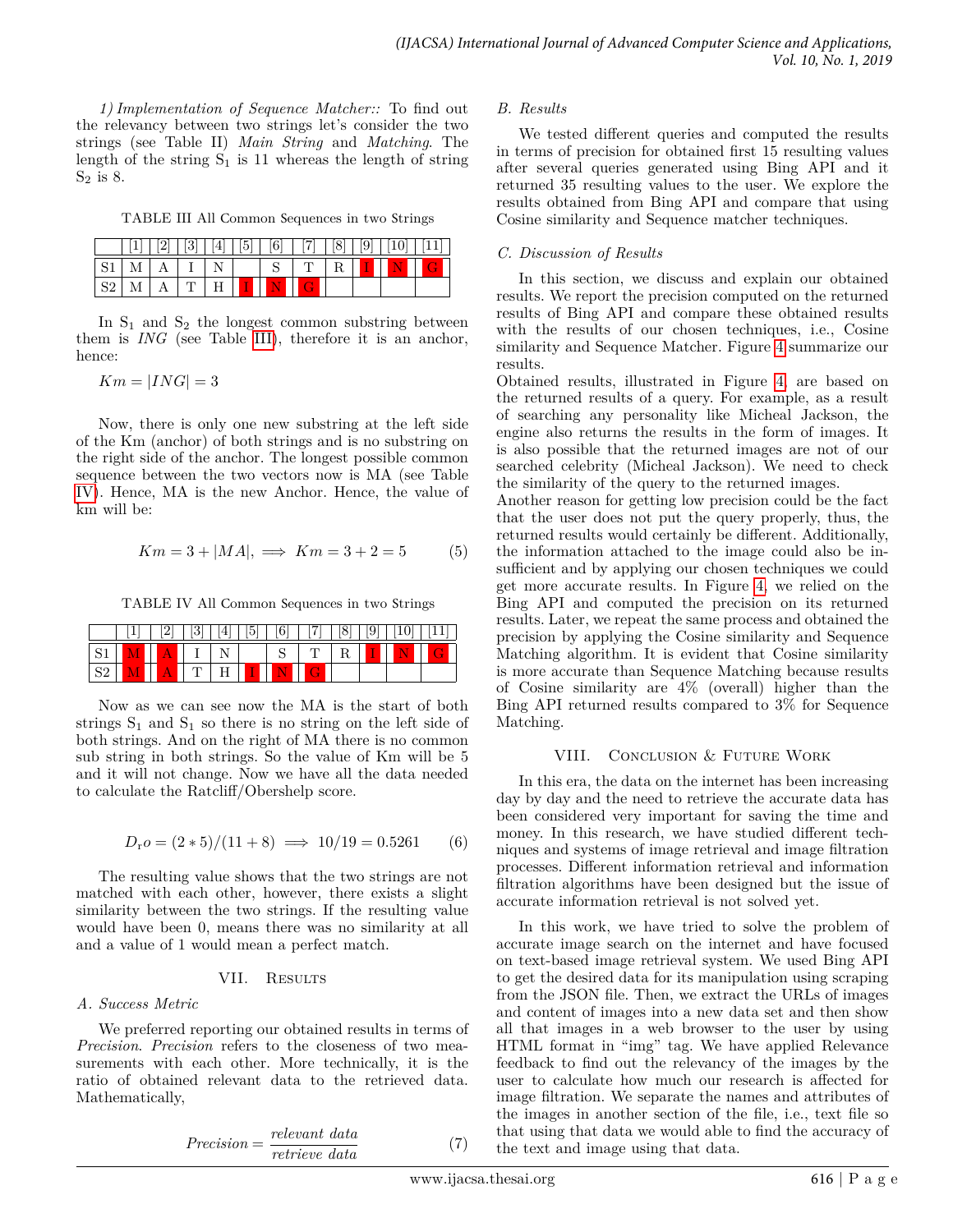<span id="page-6-12"></span>

In this study, we have compared the two techniques which are considered helpful in making the results more accurate and more efficient as compared to the original retrieval and filtering systems. We tested different queries and the precision of each tested query is calculated to find out the result for later use in average precision calculation of all techniques. By comparing the results of our proposed systems, i.e., using Cosine similarity and Sequence matcher techniques, we have been able to improve the original Bing API collected results. Our obtained algorithm provided more accurate results in fetching the more relevant images as compared to the Bing API.

This study could be the start towards the improvement of text-based image retrieval and filtration systems in the future. We have used the two techniques individually in this paper which could be combined to explore the accuracy in future work. The idea of combining the two scheme is worth trying and we are sure that it would be more effective and would be more efficient and accurate.

#### **REFERENCES**

- <span id="page-6-0"></span>[1] Mok, Diana and Wellman, Barry and others, *Did distance matter before the Internet?: Interpersonal contact and support in the 1970s*, Social Networks, vol.29, no.3, pp. 430–461, 2007
- <span id="page-6-1"></span>[2] Kumaravel, Krishnan, *Comparative study of 3G and 4G in mobile technology*, International Journal of Computer Science Issues (IJCSI), vol.8, no.5, pp. 256, 2011
- <span id="page-6-2"></span>[3] Fagbohun, O, *Comparative studies on 3G, 4G and 5G wireless technology*, IOSR Journal of Electronics and Communication Engineering, vol.9, no.3, pp. 88–94, 2014
- <span id="page-6-3"></span>[4] Duan, Guoyong and Yang, Jing and Yang, Yilong, *Contentbased image retrieval research*, Physics Procedia, vol.22, pp. 471– 477, 2011
- <span id="page-6-4"></span>[5] Rui, Yong and Huang, Thomas S and Chang, Shih-Fu, *Image retrieval: Current techniques, promising directions, and open issues*, Journal of visual communication and image representation, vol.10, no.1, pp. 39–62, 1999
- <span id="page-6-5"></span>[6] Smeaton, Alan F and O'Connor, Edel and Regan, Fiona, *Multimedia information retrieval and environmental monitoring: Shared perspectives on data fusion*, Ecological informatics, vol.23, pp. 118–125, 2014
- <span id="page-6-6"></span>[7] Hanani, Uri and Shapira, Bracha and Shoval, Peretz, *Information filtering: Overview of issues, research and systems*, User modeling and user-adapted interaction, vol.11, no.3, pp. 203– 259, 2001
- <span id="page-6-7"></span>[8] Wu, Pengcheng and Hoi, Steven CH and Xia, Hao and Zhao, Peilin and Wang, Dayong and Miao, Chunyan, *Online multimodal deep similarity learning with application to image retrieval*, 21st ACM international conference on Multimedia, pp. 153–162, 2013
- <span id="page-6-8"></span>[9] Christopher, D. Manning and Prabhakar, Raghavan and Hinrich, Schutza, *Introduction to information retrieval*, An Introduction To Information Retrieval, vol.151, no.177, 2001
- <span id="page-6-9"></span>[10] Rani, Deepu and Goyal, Monica, *A Research Paper on Content Based Image Retrieval System using Improved SVM Technique* , International Journal Of Engineering And Computer Science, vol.3, no.12, 2014
- <span id="page-6-10"></span>[11] Microsoft Azure, *https://docs.microsoft.com/en-us/azure/*, last accessed *March 2017*
- [12] Python diff lib Documentation, *https://docs.python.org/2/library/difflib.html*, last accessed *May 2017*
- <span id="page-6-11"></span>[13] Ilyankou, Ilya, *Comparison of Jaro-Winkler and Ratcliff/Obershelp algorithms in spell check*, IB Extended Essay Computer Science, 2014

Fig. 4 Precision computed over the returned Bing API results and its comparison with the results of two techniques

 $\overline{4}$ Fig.